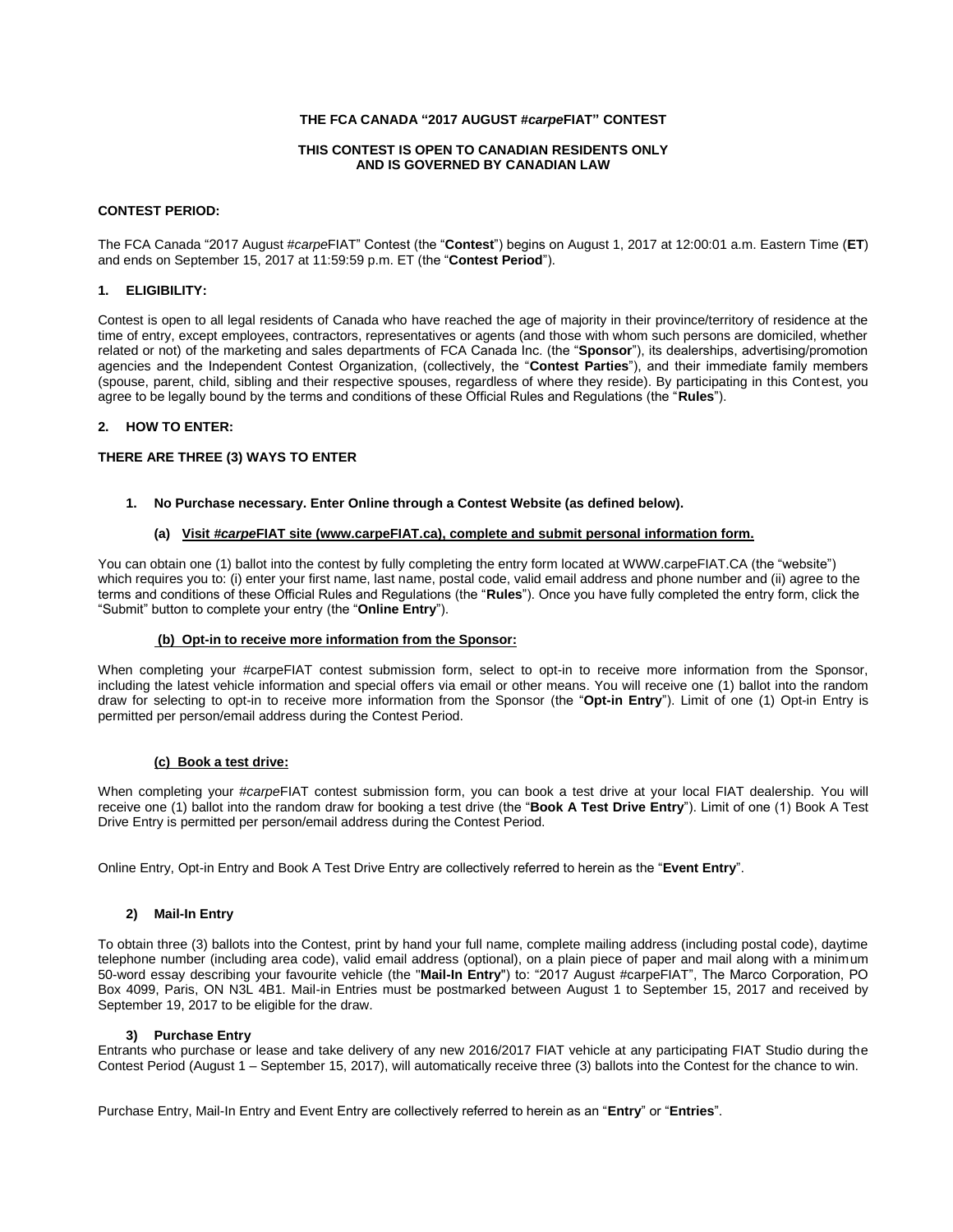There is a maximum of three (3) ballots permitted per person/email address during the Contest Period, which will be awarded upon completion of your a) one (1) Event Entry, consisting of one (1) Online Entry, one (1) Opt-in Entry and one (1) Book A Test Drive Entry; or B) one (1) Mail-In Entry; or (c) one (1) Purchase Entry. For greater certainty, you can only use one (1) email address and one (1) name to enter the Contest. If it is discovered that you have attempted to: (i) obtain more than three (3) ballots per person/email address during the Contest Period or (ii) use more than one (1) email address to enter the Contest; then (in the sole discretion of the Sponsor) you may be disqualified from the Contest and all of your Entries may be voided. Your Entry will automatically be rejected if the entry form is not fully completed and submitted during the Contest Period or the Mail-In Entry does not contain the required information. Use of any automated system to enter or otherwise participate in this Contest is prohibited and will automatically result in disqualification.

## **(3) THE PRIZE AND APPROXIMATE RETAIL VALUE:**

There will be one (1) prize available to be won as follows:

If the winner's ballot is associated with an Event Entry or Mail-In Entry, the prize will consist of one (1) voucher worth up to \$40,000 which could be used towards the purchase of a new 2016/2017 FIAT vehicle.

Maximum retail value of the voucher is worth up to Forty Thousand Dollars (\$40,000) and applies to the selected vehicle's price before the deduction of any incentives, discounts or rebates. The voucher is eligible to be applied to the price of optional factory equipment, paint colour option, destination, and all applicable taxes. Winner is responsible to pay all costs more than \$40,000 and is responsible to pay in any event the licensing, registration, insurance, and all vehicle maintenance costs including fuel. If the winner purchases a vehicle where the total costs covered by the voucher exceed Forty Thousand Dollars (\$40, 000 CDN), then he/she will not be awarded the cash equivalent of the difference under any circumstances. The Winner will be required to provide proof of insurance and valid driver's license at time of delivery for the province or territory in which they reside. Mail-In Entry Prize is not transferable or redeemable for cash.

If the winner's ballot was associated with a Purchase Entry, the prize will consist of the reimbursement of the selected entrant's vehicle purchase/lease price including optional factory equipment, paint colour option, destination and all applicable taxes, for up to a maximum of Forty Thousand Dollars (\$40,000.00 CDN). Winner is responsible to pay in any event the licensing, registration, insurance, and all vehicle maintenance costs including fuel. Purchase Entry Prize vehicle to be reimbursed must be a new 2016/2017 FIAT model purchased/leased between August 1 and September 15, 2017 and delivered during the Contest Period.

## Proof of submission

(screenshots or captures, etc.) by an entrant does not constitute proof of receipt by Sponsor. Automated Entries (including, but not limited to, Entries submitted using any robot, script, macro, or other automated service and/or through any other means not in keeping with the Sponsor's interpretation of the letter and spirit of these Official Rules) are not permitted and will be void. Sponsor's computer is the official time-keeping device for the Contest. By entering this Contest, entrants agree to comply with and be legally bound by these Official Rules and the decisions of Sponsor and/or the independent Contest judging organization, which are final and binding in all matters related to this Contest.

All Entries, and entrants are subject to verification at any time and for any reason. The Sponsor reserves the right, in its sole and absolute discretion, to require proof of identity and/or eligibility (in a form acceptable to the Sponsor – including, without limitation, government issued photo identification): (i) for the purposes of verifying an individual's eligibility to participate in this Contest; (ii) for the purposes of verifying the eligibility and/or legitimacy of any Entry and/or other information entered (or purportedly entered) for the purposes of this Contest; and/or (iii) for any other reason the Sponsor deems necessary, in its sole and absolute discretion. Failure to provide such proof to the complete satisfaction of the Sponsor within the timeline specified by the Sponsor may result in disqualification in the sole and absolute discretion of the Sponsor.

The Contest Parties and each of their respective agents, employees, directors, successors, and assigns (collectively, the "**Released Parties**") are not responsible for, and accept no liability whatsoever in relation to, any late, lost, misdirected, delayed, incomplete or incompatible Entries (all of which are void).

## **(4) RANDOM PRIZE DRAW AND WINNER SELECTION:**

On Wednesday September 27, 2017 (the "**Draw Date**") in Brantford, ON at approximately 2:00 p.m. ET, one (1) eligible entrant will be selected for the Prize by random draw from among all Entries received in accordance with these Rules during the Contest Period. The odds of winning depend on the number of Entries received in accordance with these Rules during the Contest Period.

The Sponsor or its designated representative will make five (5) attempts to contact the selected entrant by telephone or email (using the information provided at the time of entry) within ten (10) business days of the Draw Date. If the selected entrant cannot be contacted within five (5) attempts or ten (10) business days of the Draw Date (whichever occurs first), or there is a return of any